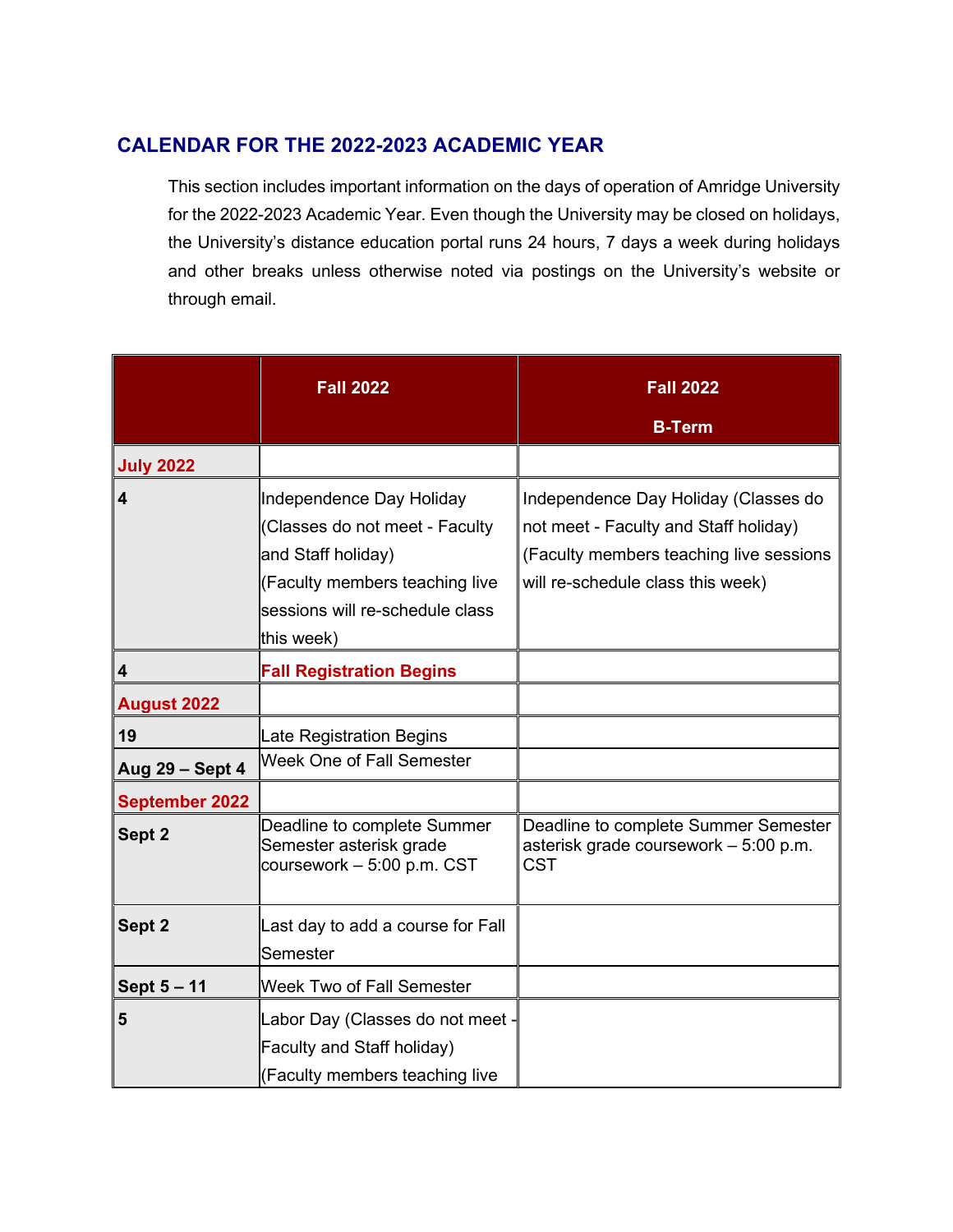|                       | sessions will re-schedule class<br>this week)                                                                             |                                                                                                                 |
|-----------------------|---------------------------------------------------------------------------------------------------------------------------|-----------------------------------------------------------------------------------------------------------------|
| 9                     | <b>Fall Registration Ends</b>                                                                                             |                                                                                                                 |
| $12 - 18$             | <b>Week Three of Fall Semester</b>                                                                                        |                                                                                                                 |
| 12                    |                                                                                                                           | <b>Fall B-Term Registration Begins</b>                                                                          |
| $19 - 25$             | Week Four of Fall Semester                                                                                                |                                                                                                                 |
| Sept 26 - Oct 2       | <b>Week Five of Fall Semester</b>                                                                                         |                                                                                                                 |
| October 2022          |                                                                                                                           |                                                                                                                 |
| Oct 3 - 9             | <b>Week Six of Fall Semester</b>                                                                                          |                                                                                                                 |
| 7                     |                                                                                                                           | <b>Fall B-Term Registration Ends</b>                                                                            |
| $10 - 16$             | Week Seven of Fall Semester -<br>Mid-Term Exam Week                                                                       | Week One of Fall B-Term                                                                                         |
| $17 - 23$             | Week Eight of Fall Semester                                                                                               | Week Two of Fall B-Term                                                                                         |
| $24 - 30$             | <b>Week Nine of Fall Semester</b>                                                                                         | Week Three of Fall B-Term                                                                                       |
| <b>Oct 31 - Nov 6</b> | Week Ten of Fall Semester -<br>60% of Fall Semester Completed                                                             | Week Four of Fall B-Term                                                                                        |
| <b>November 2022</b>  |                                                                                                                           |                                                                                                                 |
| Nov 7 - 13            | <b>Week Eleven of Fall Semester</b>                                                                                       | Week Five of Fall B-Term                                                                                        |
| $14 - 20$             | <b>Week Twelve of Fall Semester</b>                                                                                       | Week Six of Fall B-Term                                                                                         |
| $21 - 27$             | <b>Thanksgiving Week Break</b><br>(Classes do not meet - Faculty<br>and Staff holiday Wednesday,<br>Thursday, and Friday) | Thanksgiving Week Break (Classes do<br>not meet - Faculty and Staff holiday<br>Wednesday, Thursday, and Friday) |
| $28 - Dec 4$          | <b>Week Thirteen of Fall Semester</b>                                                                                     | Week Seven of Fall B-Term - 60% of<br><b>Semester Completed</b>                                                 |
| <b>December 2022</b>  |                                                                                                                           |                                                                                                                 |
| $\mathbf{2}$          | Last day to drop/withdraw from<br><b>Fall Semester classes.</b>                                                           | Last day to drop/withdraw from Fall B-<br>Term classes.                                                         |
| $5 - 9$               | Week Fourteen of Fall Semester<br><b>Final Exams</b>                                                                      | Week Eight of Fall B-Term - - Final<br>Exams                                                                    |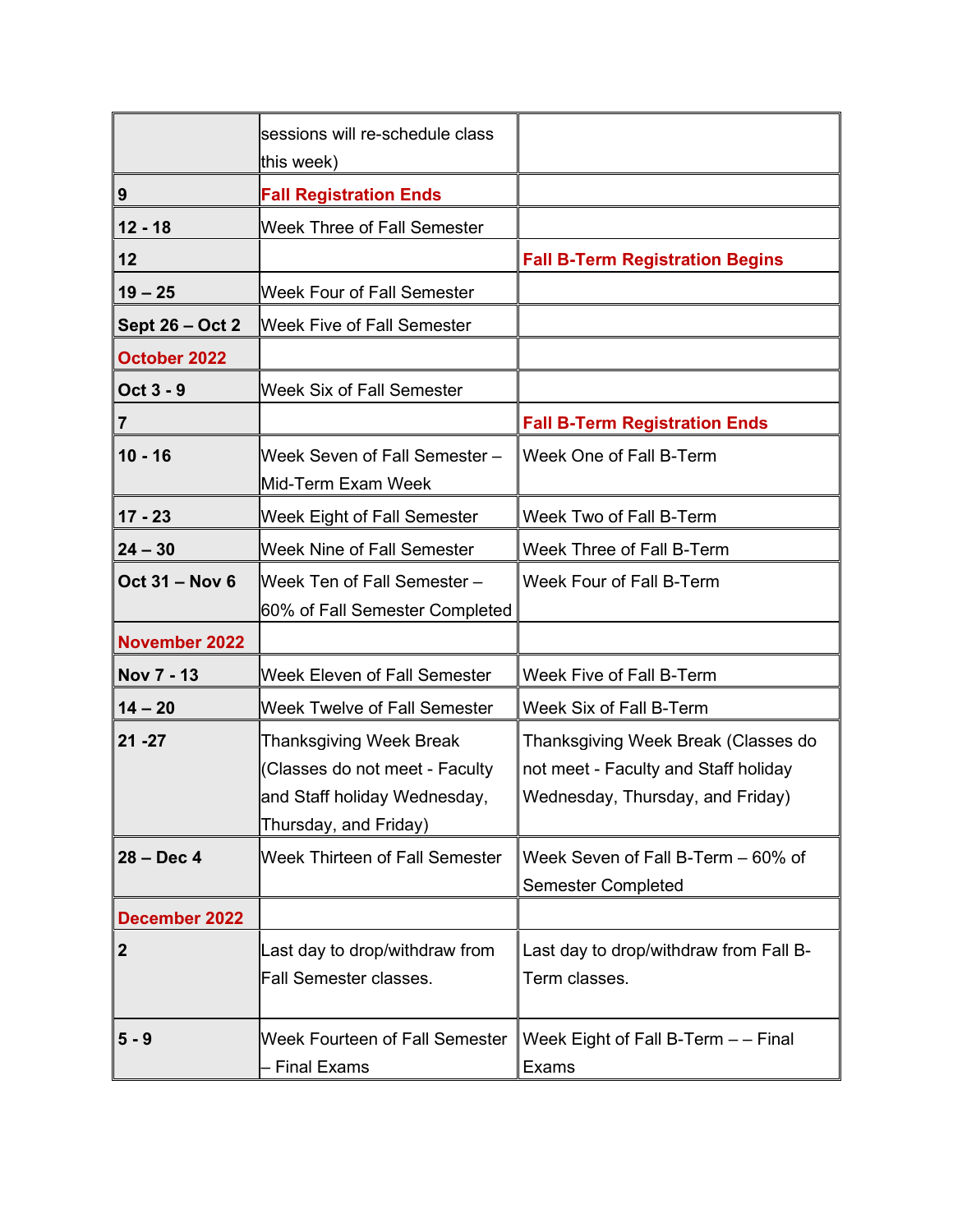| 9                   | Official End of the Fall Semester<br>is 5:00pm CST                                                   | Official End of Fall B-Term is 5:00pm<br><b>CST</b>                                     |
|---------------------|------------------------------------------------------------------------------------------------------|-----------------------------------------------------------------------------------------|
| 13                  | <b>Grades Posted</b>                                                                                 | <b>Grades Posted</b>                                                                    |
| $12 - 18$           | No classes held this week                                                                            | No classes held this week                                                               |
| $19 - 25$           | No classes held this week                                                                            | No classes held this week                                                               |
| 23                  | University Closed for Christmas                                                                      | University Closed for Christmas                                                         |
| 30                  | Late Registration Begins                                                                             |                                                                                         |
| 30                  | Deadline to complete Fall<br>Semester asterisk grade<br>coursework - 5:00 p.m. CST                   | Deadline to complete Fall B-Term<br>asterisk grade coursework - 5:00 p.m.<br><b>CST</b> |
| 30                  | <b>University Closed</b>                                                                             | <b>University Closed</b>                                                                |
|                     | <b>Spring 2023</b>                                                                                   | <b>Spring 2023</b><br><b>B-Term</b>                                                     |
| October 2022        |                                                                                                      |                                                                                         |
| 24                  | <b>Spring Registration Begins</b>                                                                    |                                                                                         |
| December 2022       |                                                                                                      |                                                                                         |
| 30                  | Late Registration Begins                                                                             |                                                                                         |
| 30                  | University Closed for New Year's<br>Holiday                                                          | University Closed for New Year's Holiday                                                |
| <b>January 2023</b> |                                                                                                      |                                                                                         |
| $8 - 15$            | <b>Week One of Spring Semester</b>                                                                   |                                                                                         |
| 13                  | Last day to add a course                                                                             |                                                                                         |
| 16                  | Martin Luther King, Jr. Day<br>(Classes do not meet - Faculty                                        |                                                                                         |
|                     | and Staff holiday)<br>(Faculty members teaching live<br>sessions will re-schedule class<br>this week |                                                                                         |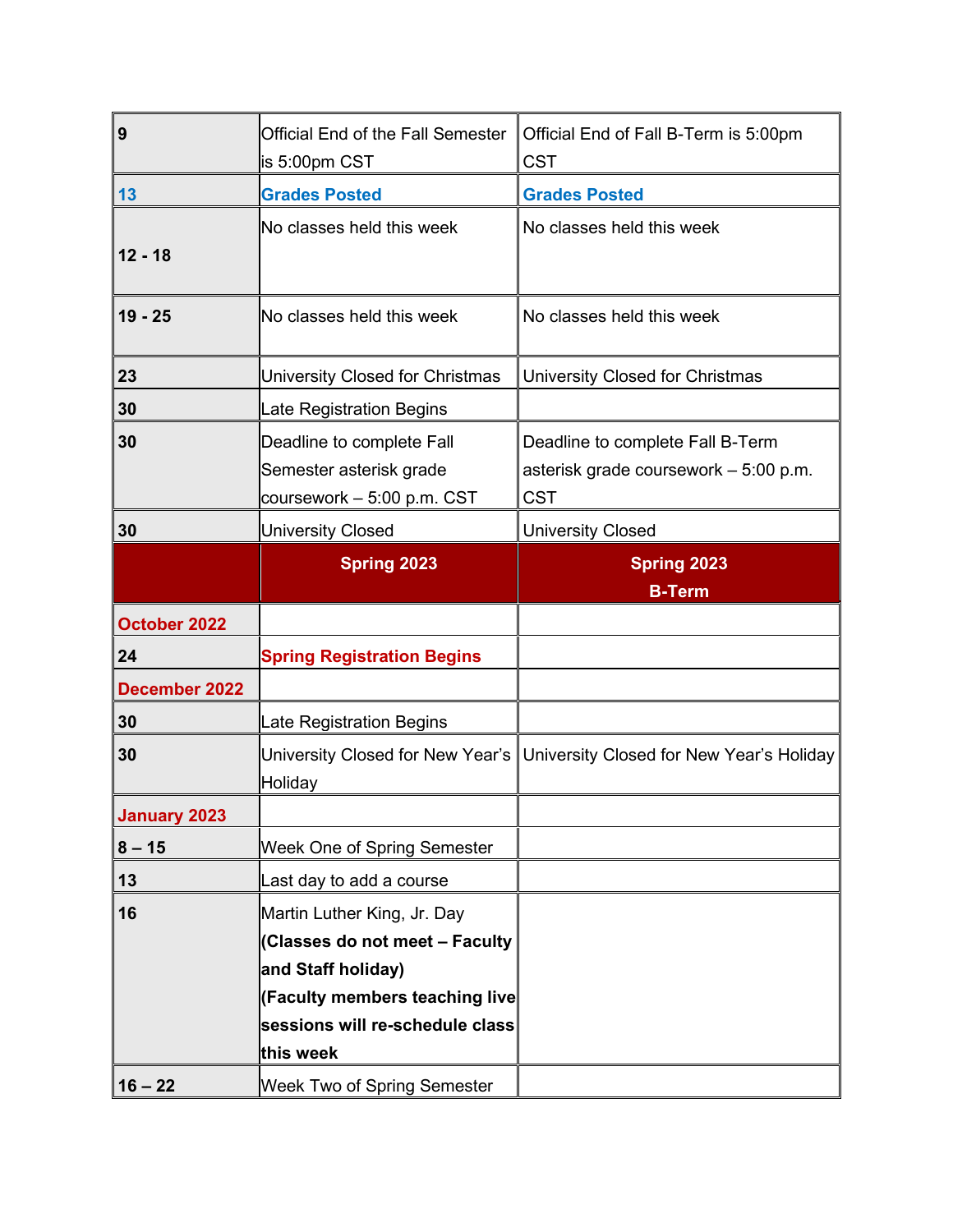| 20                   | <b>Spring Registration Ends</b>                                  |                                                                  |
|----------------------|------------------------------------------------------------------|------------------------------------------------------------------|
| $23 - 29$            | Week Three of Spring Semester                                    |                                                                  |
| 23                   |                                                                  | <b>Spring B-Term Registration Begins</b>                         |
| $30 - Feb 5$         | Week Four of Spring Semester                                     |                                                                  |
| <b>February 2023</b> |                                                                  |                                                                  |
| $6 - 12$             | Week Five of Spring Semester                                     |                                                                  |
| $13 - 19$            | Week Six of Spring Semester                                      |                                                                  |
| 17                   |                                                                  | <b>Spring B-Term Registration Ends</b>                           |
| $20 - 26$            | <b>Week Seven of Spring Semester</b><br>Mid-Term Exam Week       | Week One of Spring B-Term                                        |
| $27 - Mar$ 5         | Week Eight of Spring Semester                                    | Week Two of Spring B-Term                                        |
| <b>March 2023</b>    |                                                                  |                                                                  |
| 6                    | <b>Summer Registration Begins</b>                                |                                                                  |
| $6 - 12$             | Week Nine of Spring Semester                                     | Week Three of Spring B-Term                                      |
| $13 - 19$            | <b>Week Ten of Spring Semester -</b>                             | Week Four of Spring B-Term                                       |
|                      | 60% of Fall Semester Completed                                   |                                                                  |
| $20 - 26$            | Spring Break for students<br>(Classes do not meet.)              | Spring Break for students (Classes do<br>not meet.)              |
| Mar 27 - Apr 2       | Week Eleven of Spring Semester                                   | Week Five of Spring B-Term                                       |
| <b>April 2023</b>    |                                                                  |                                                                  |
| $3 - 9$              | Week Twelve of Spring Semester Week Six of Spring B-Term         |                                                                  |
| $10 - 16$            | Week Thirteen of Spring<br>Semester                              | Week Seven of Spring B-Term- 60% of<br><b>Semester Completed</b> |
| 14                   | Last day to drop/withdraw from<br><b>Spring Semester classes</b> | Last day to drop/withdraw from Spring B-<br>Term classes.        |
| $17 - 21$            | Week Fourteen of Spring<br>Semester - Final Exam Week            | Week Eight of Spring B-Term - Final<br><b>Exam Week</b>          |
| 21                   | Official end of the Spring<br>Semester is 5:00pm CST             | Official end of the Spring B-Term is<br>5:00pm CST               |
| 25                   | <b>Grades Posted</b>                                             | <b>Grades Posted</b>                                             |
| 28                   | Late Registration Begins                                         |                                                                  |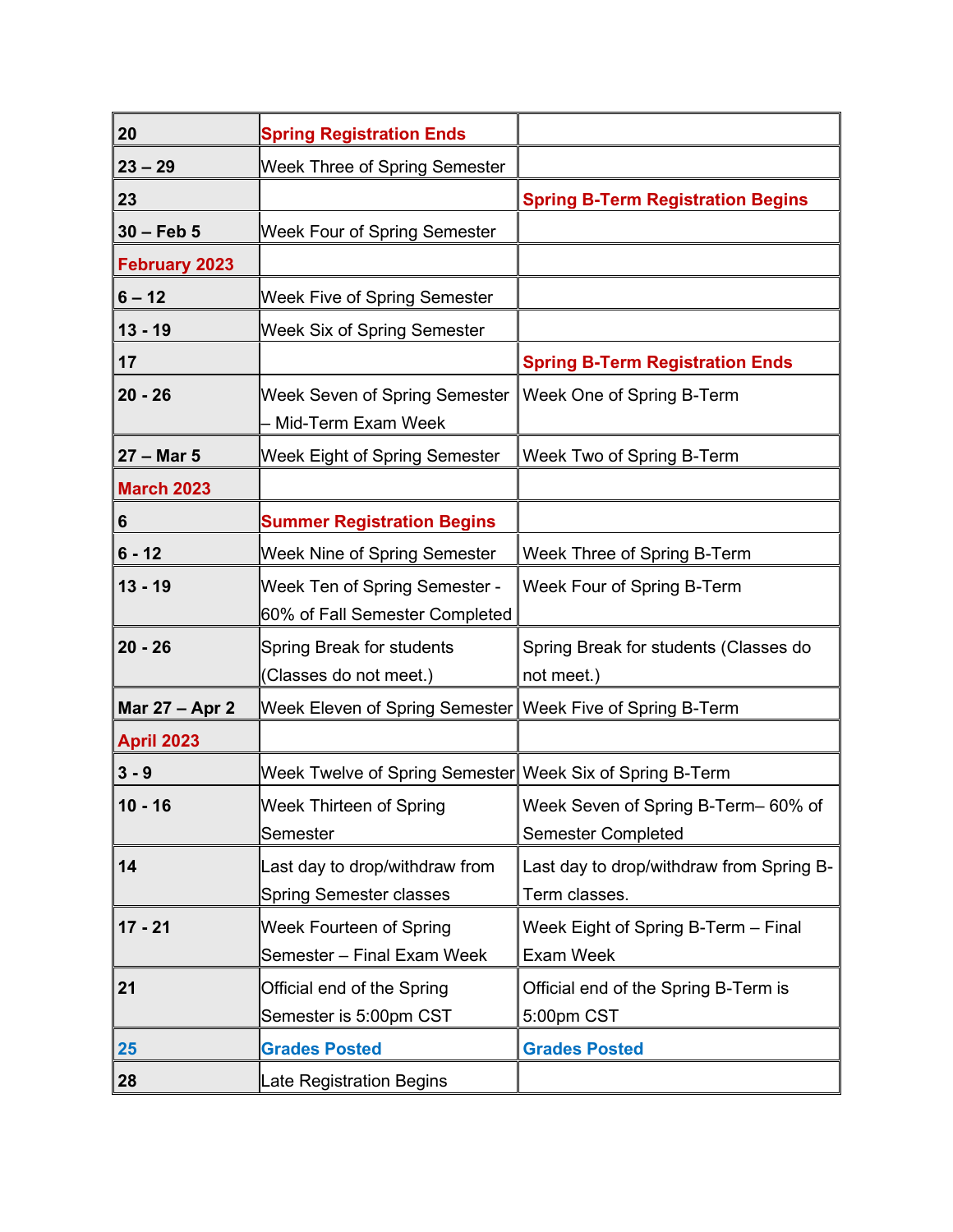| <b>May 2023</b>   |                                                                                                                                           |                                                                            |
|-------------------|-------------------------------------------------------------------------------------------------------------------------------------------|----------------------------------------------------------------------------|
| <b>TBD</b>        | Graduation                                                                                                                                |                                                                            |
|                   | <b>Summer 2023</b>                                                                                                                        | <b>Summer 2023</b><br><b>B-Term</b>                                        |
| <b>March 2023</b> |                                                                                                                                           |                                                                            |
| 6                 | <b>Summer Registration Begins</b>                                                                                                         |                                                                            |
| <b>April 2023</b> |                                                                                                                                           |                                                                            |
| 28                | Late Registration Begins                                                                                                                  |                                                                            |
| <b>May 2023</b>   |                                                                                                                                           |                                                                            |
| $8 - 14$          | Week one of Summer Semester                                                                                                               |                                                                            |
| 12                | Last day to add a course                                                                                                                  |                                                                            |
| 12                | Deadline to complete Spring<br>Semester asterisk grade<br>coursework - 5:00 p.m. CST                                                      | Deadline to complete Spring B-Term<br>asterisk grade coursework - 5:00 CST |
| 19                | <b>Summer Registration Ends</b>                                                                                                           |                                                                            |
| $15 - 21$         | <b>Week Two of Summer Semester</b>                                                                                                        |                                                                            |
| <b>TBD</b>        | Graduation                                                                                                                                |                                                                            |
| $22 - 28$         | <b>Week Three of Summer</b><br>Semester                                                                                                   |                                                                            |
| 22                |                                                                                                                                           | <b>Summer B-Term Registration Begins</b>                                   |
| May 29 - June 4   | <b>Week Four of Summer Semester</b>                                                                                                       |                                                                            |
| 29                | Memorial Day (Classes do not<br>meet – Faculty and Staff<br>holiday)<br>(Faculty members teaching live<br>sessions will re-schedule class |                                                                            |
|                   | this week)                                                                                                                                |                                                                            |
| <b>June 2023</b>  |                                                                                                                                           |                                                                            |
| $5 - 11$          | <b>Week Five of Summer Semester</b>                                                                                                       |                                                                            |
| $12 - 18$         | Week Six of Summer Semester                                                                                                               |                                                                            |
| 16                |                                                                                                                                           | <b>Summer B-Term Registration Ends</b>                                     |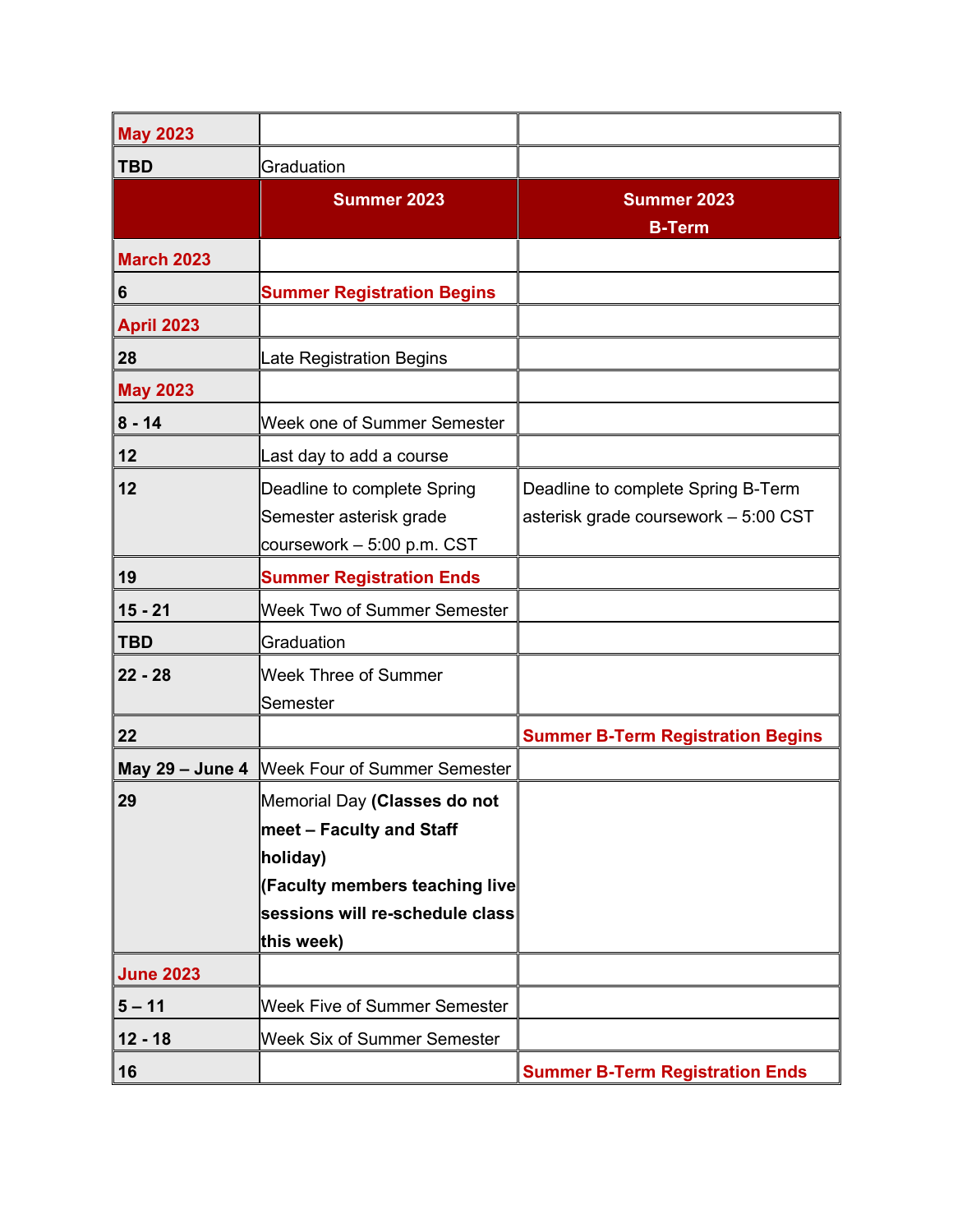| $19 - 25$               | Week Seven of Summer<br>Semester - Mid Term Exam<br>Week               | Week One of Summer B-Term                                            |
|-------------------------|------------------------------------------------------------------------|----------------------------------------------------------------------|
| $26 - July 2$           | Week Eight of Summer Semester Week Two of Summer B-Term                |                                                                      |
| <b>July 2023</b>        |                                                                        |                                                                      |
| $3 - 9$                 | Week Nine of Summer Semester<br>- 60% of Summer Semester<br>completed. | <b>Week Three of Summer B-Term</b>                                   |
| $\overline{\mathbf{4}}$ | Independence Day (Classes do                                           | Independence Day (Classes do not                                     |
|                         | $\ln$ ot meet –                                                        | $meet -$                                                             |
|                         | <b>Faculty and Staff holiday)</b>                                      | <b>Faculty and Staff holiday)</b>                                    |
|                         |                                                                        | (Faculty members teaching live (Faculty members teaching live        |
|                         |                                                                        | sessions will re-schedule class sessions will re-schedule class this |
|                         | this week)                                                             | week)                                                                |
| $\mathbf{3}$            | <b>Fall Registration Begins</b>                                        |                                                                      |
| $10 - 16$               | Week Ten of Summer Semester                                            | Week Four of Summer B-Term                                           |
| $17 - 23$               | Week Eleven of Summer<br>Semester                                      | Week Five of Summer B-Term                                           |
| $24 - 30$               | <b>Week Twelve of Summer</b><br>Semester                               | Week Six of Summer B-Term 60% of<br>Summer B-Term completed          |
| <b>July 31 - Aug 6</b>  | <b>Week Thirteen of Summer</b><br>Semester                             | Week Seven of Summer B-Term                                          |
| <b>August 2023</b>      |                                                                        |                                                                      |
| $\overline{\mathbf{4}}$ | Last day to drop/withdraw from<br>Summer Semester classes.             | Last day to drop/withdraw from Summer<br>B-Term classes.             |
| $7 - 11$                | <b>Week Fourteen of Summer -</b><br><b>Final Exam Week Semester</b>    | Week Eight of Summer B-Term - Final<br><b>Exam Week</b>              |
| 11                      | Official end of the Summer<br>Semester is 5:00pm CST                   | Official end of the Summer B-Term is<br>5:00pm CST                   |
| 15                      | <b>Grades Posted</b>                                                   | <b>Grades Posted</b>                                                 |
| <b>September 2023</b>   |                                                                        |                                                                      |